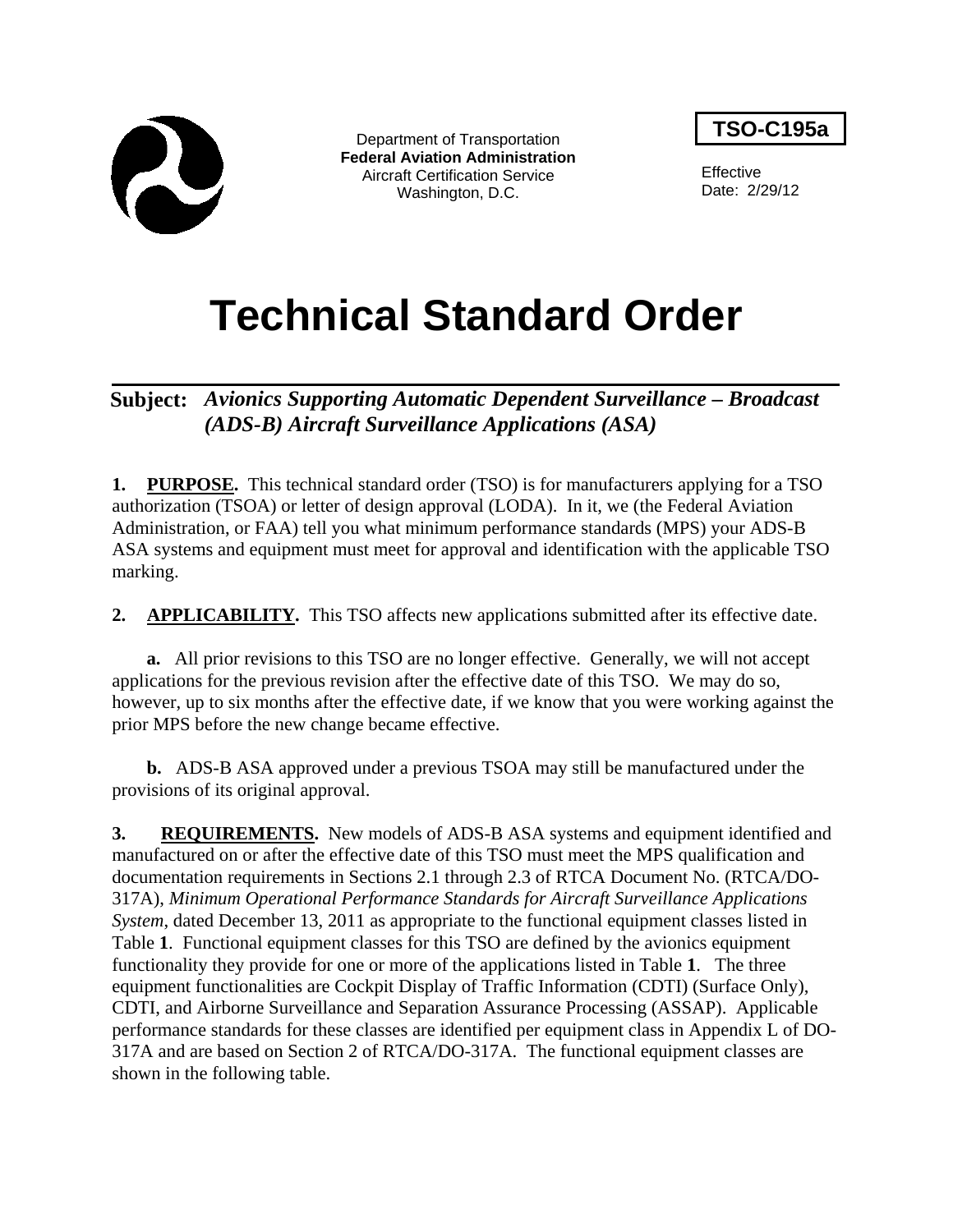|                |                                                | Criticality                |                                               |                                         | <b>Equipment Classes</b> |                     |  |
|----------------|------------------------------------------------|----------------------------|-----------------------------------------------|-----------------------------------------|--------------------------|---------------------|--|
|                | Application                                    | Loss of<br><b>Function</b> | Hazardous<br>Misleading<br>Information        | <b>CDTI</b><br>(Surface<br>Only)<br>(A) | <b>CDTI</b><br>(B)       | <b>ASSAP</b><br>(C) |  |
| 1              | <b>Enhanced Visual</b><br>Acquisition (EVAcq)  | Minor                      | Major                                         | <b>Not</b><br>Permitted                 | B1                       | C <sub>1</sub>      |  |
| $\overline{2}$ | <b>Basic Surface</b><br>(Runways)              | Minor                      | Major ( $> 80$ Knots)<br>Minor $(< 80$ Knots) | A <sub>2</sub>                          | B <sub>2</sub>           | C <sub>2</sub>      |  |
| 3              | <b>Basic Surface</b><br>$(Runways + Taxiways)$ | Minor                      | Major ( $> 80$ Knots)<br>Minor $(< 80$ Knots) | A <sub>3</sub>                          | B <sub>3</sub>           | C <sub>3</sub>      |  |
| $\overline{4}$ | Visual Separation on<br>Approach (VSA)         | Minor                      | Major                                         | <b>Not</b><br>Permitted                 | <b>B4</b>                | C <sub>4</sub>      |  |
| 5              | Basic Airborne (AIRB)                          | Minor                      | Major                                         | <b>Not</b><br>Permitted                 | B <sub>5</sub>           | C <sub>5</sub>      |  |
| 6              | <b>In-Trail Procedures</b><br>(TTP)            | Minor                      | Major                                         | <b>Not</b><br>Permitted                 | <b>B6</b>                | C <sub>6</sub>      |  |

# **Table 1 – ASA Functional Equipment Classes**

**a. Functionality.** This TSO's standards apply to equipment intended to be used in aircraft to display traffic using ADS-B message data from other aircraft. Applications 1 through 5 in Table **1** support a pilot's see and avoid responsibility. No existing responsibility is changed by virtue of installation of this equipment.

**(1)** The In-Trail Procedures (ITP) application (item 6 in Table **1**) supports a new separation standard in procedural airspace. ITP application enables aircraft that desire flight level changes in procedural airspace to achieve these changes on a more frequent basis, thus improving flight efficiency and safety. The ITP achieves this objective by permitting a climbthrough or descend-through maneuver between properly equipped aircraft, using a new distancebased longitudinal separation minimum during the maneuver. When performing ITP operations, regional air traffic procedures must be observed. Crew training and operational approvals are required. If the applicant cannot support ITP in polar regions, this limitation must be clearly stated. The applicant must define what the boundaries of the polar region are in the installation and flight manual. Additional operational guidance will be published by FAA flight standards organization.

**(2)** ASSAP equipment authorized under this TSO must contain or support an interface to an ADS-B receiver. If the receiver is embedded in the equipment, it must meet TSO-C154c or TSO-C166b. If the receiver is not embedded, the installation manual must have a requirement to interface to a TSO-C154c or TSO-C166b approved ADS-B receiver.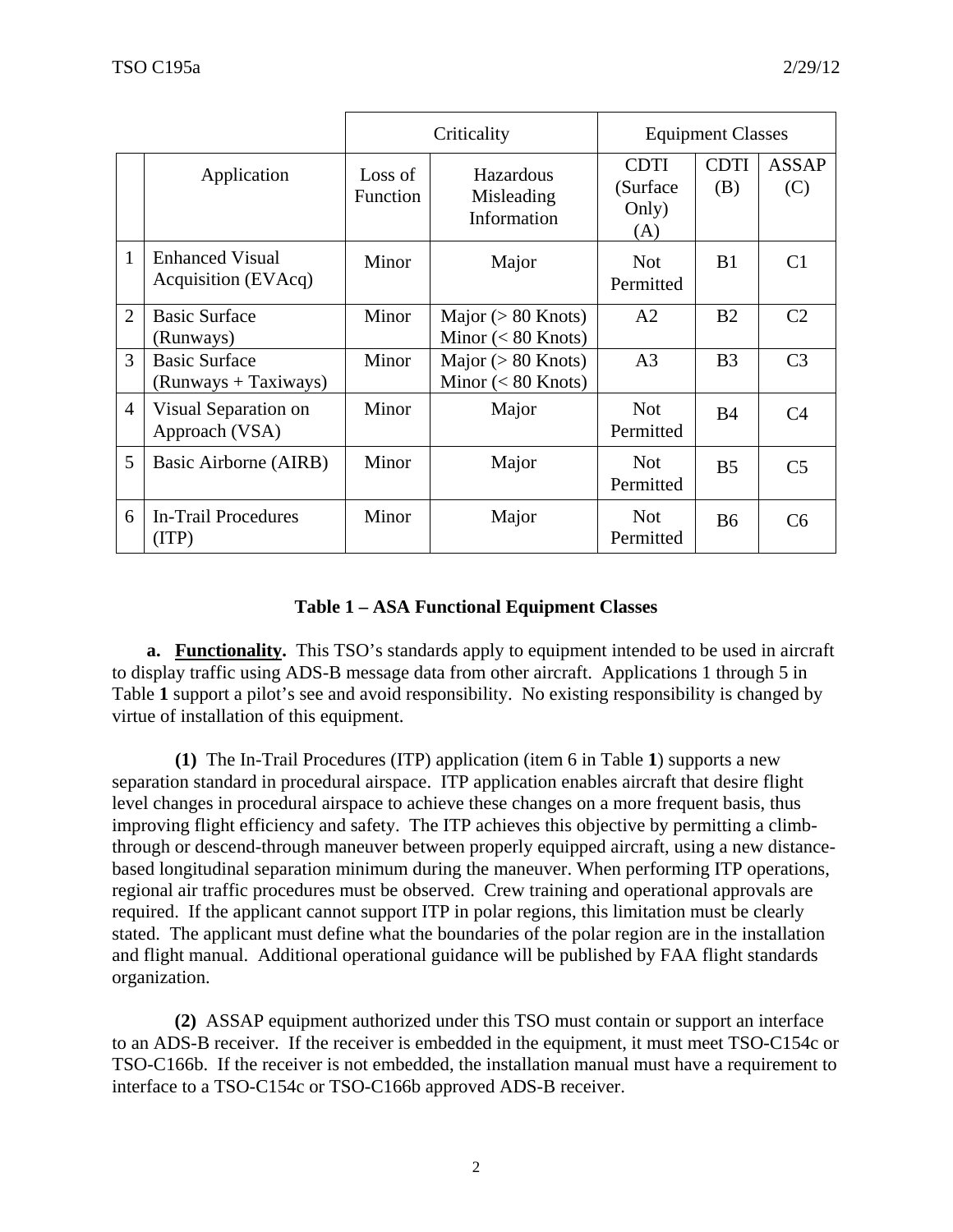**(3)** If intended for installation on aircraft with TAS or TCAS equipment, ASSAP equipment authorized under this TSO must contain or support an interface to equipment complying with TSO-C147, TSO-C118, or TSO-C119c. If the ASSAP equipment does not support this functionality, the installation manual must prohibit installation on an aircraft equipped with TAS or TCAS.

**(4)** Class A and B equipment authorized under this TSO must comply with TSO-C165 when implementing Surface Applications. This TSO shall take precedence where it differs from TSO-C165. Databases used to support moving maps integrated with the SURF application must meet at least 5 meter accuracy and 1 meter resolution. Databases used to support moving maps integrated with the SURF application must meet DO-200A Data Process Assurance Level 2 for state-provided data with Essential Integrity as defined in DO-272B.

**(5)** Equipment authorized under this TSO may include or interface with airborne multipurpose electronic display equipment complying with TSO-C113.

**(6)** Equipment authorized under this TSO must contain or support an interface to position sources that meet one of the following TSOs: TSO-C129, TSO-C145, TSO-C146, TSO-C196 or equivalent.

## **b. Failure Condition Classifications**.

**(1)** Failure of the function defined in paragraph **3.a** of this TSO has been determined to be a major failure condition for malfunctions causing the display of hazardously misleading information in airborne aircraft and aircraft on the ground greater than 80 knots. Failure of the function defined in paragraph **3.a** of this TSO has been determined to be a minor failure condition for malfunctions causing the display of hazardously misleading information in aircraft on the ground with groundspeed of less than 80 knots.

**(2)** Loss of function defined in paragraph **3.a** has been determined to be a minor failure condition.

**(3)** Develop the system to, at least, the design assurance level applicable to these failure condition classifications. Design assurance levels should be based upon the guidance of AC 23.1309-1E for Part 23 aircraft, AC 25.1309-1A for Part 25 aircraft, AC 27-1B for normal category rotorcraft, and AC 29-2C for transport category rotorcraft. To clarify this requirement for aircraft types, Table **2** indicates the minimum Design Assurance Level required for Small Aircraft, Transport Aircraft, and Rotorcraft.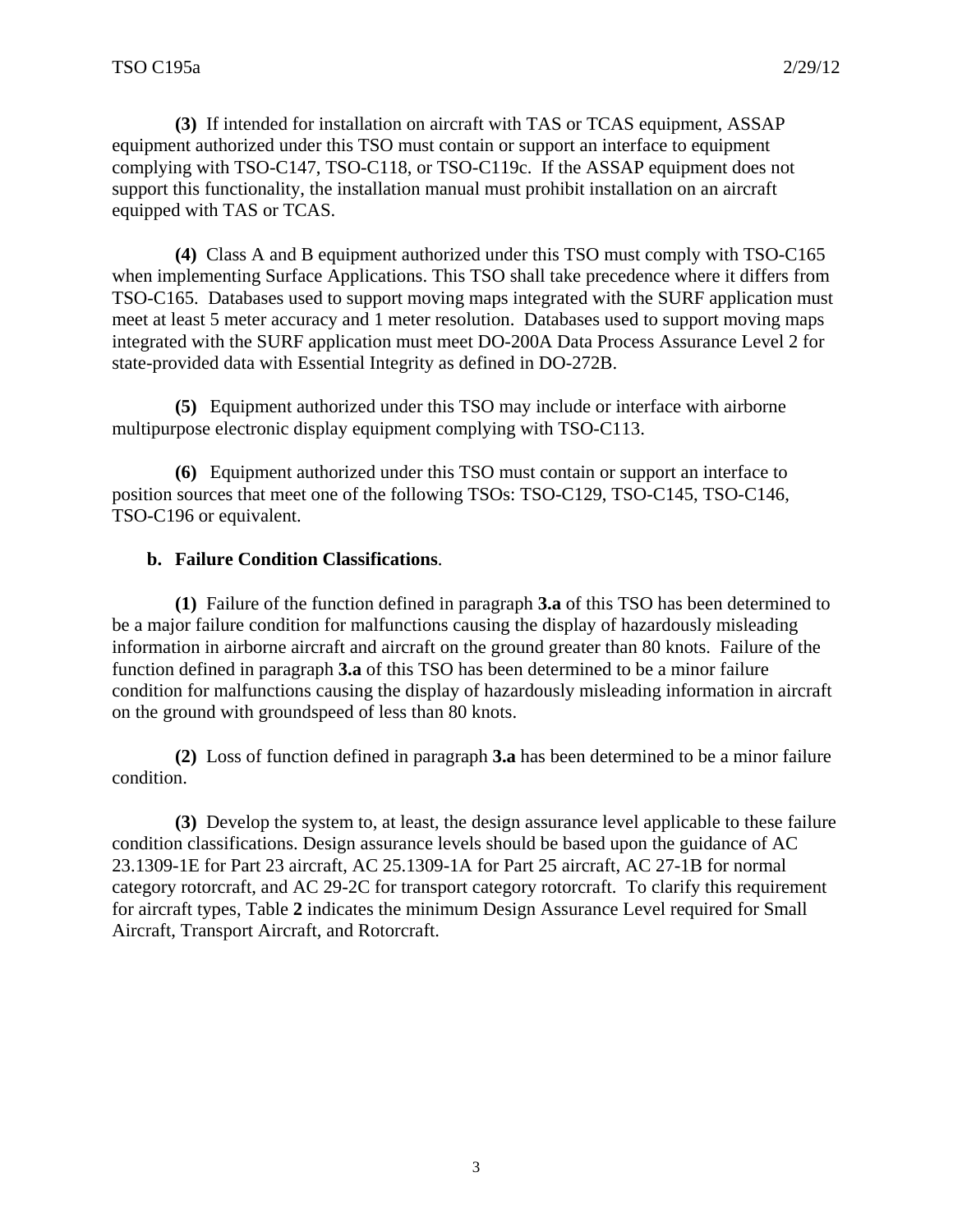| <b>ASA Equipment Classes</b>                                                                 | <b>ASA Equipment Classes</b>                                                                                                   | Minimum                                        | Minimum                                          | Minimum                                   |
|----------------------------------------------------------------------------------------------|--------------------------------------------------------------------------------------------------------------------------------|------------------------------------------------|--------------------------------------------------|-------------------------------------------|
| for installation in<br>14 CFR § 23<br>Class $1,2$ , and $3$<br>$(\text{per AC } 23-1309-1E)$ | for installation in<br>14 CFR § 23 Class 4,<br>14 CFR § 25,<br>14 CFR § 27,                                                    | Required<br>Hardware<br>Failure<br>Probability | Required<br><b>DO-178B</b><br>Software<br>Design | Required<br>DO-254<br>Complex<br>Hardware |
|                                                                                              | 14 CFR § 29                                                                                                                    | (HMI)                                          | Assurance<br>Level                               | Design<br>Assurance<br>Level              |
| A2, A3, B1, B2, B3, B4,<br>B5, C1, C2, C3, C4, C5                                            | A2, A3                                                                                                                         | $10E-3$                                        | Level D                                          | Level D                                   |
| <b>B6, C6</b>                                                                                | B1, B2, B3, B4, B5, B6,<br>C <sub>1</sub> , C <sub>2</sub> , C <sub>3</sub> , C <sub>4</sub> , C <sub>5</sub> , C <sub>6</sub> | $10E-5$                                        | Level C                                          | Level C                                   |

#### **Table 2 – Design Assurance Levels per Aircraft Class**

**c. Functional Qualification.** Demonstrate the required functional performance under the test conditions specified in RTCA/DO-317A, Sections 2.5 and 2.6. All equipment authorized under this TSO must demonstrate interoperability with an FAA Automatic Dependent Surveillance- Rebroadcast (ADS-R) service broadcast.In addition, equipment authorized under this TSO that includes a Traffic Information Service – Broadcast (TIS-B) function must demonstrate interoperability with an FAA TIS-B service broadcast. Applicants must propose a method to demonstrate interoperability with FAA ADS-R and TIS-B services. This method must include operation with live data within an ADS-R and/or TIS-B service volume.

> **Note:** Equipment designed for installations that include a TCAS or TAS processor are not required to implement TIS-B for airborne applications. Equipment designed to support Class C2 and C3 must implement TIS-B for surface applications.

**d. Environmental Qualification.** Demonstrate the required performance under the test conditions specified in RTCA/DO-317A, Section 2.4 using standard environmental conditions and test procedures appropriate for airborne equipment.

> **Note:** The use of RTCA/DO-160D, *Environmental Conditions and Test Conditions for Airborne Equipment*, dated July 29, 1997, (with Changes 1 and 2 only, incorporated) or earlier versions is generally not considered appropriate and will require substantiation via the deviation process as discussed in paragraph **3.g** of the TSO.

**e. Software Qualification.** If the article includes software, develop the software according to RTCA Inc. document RTCA/DO-178B, *Software Considerations in Airborne Systems and Equipment Certification*, dated December 1, 1992 to at least the software design assurance level consistent with the failure condition classification defined in paragraph **3.b** of this TSO.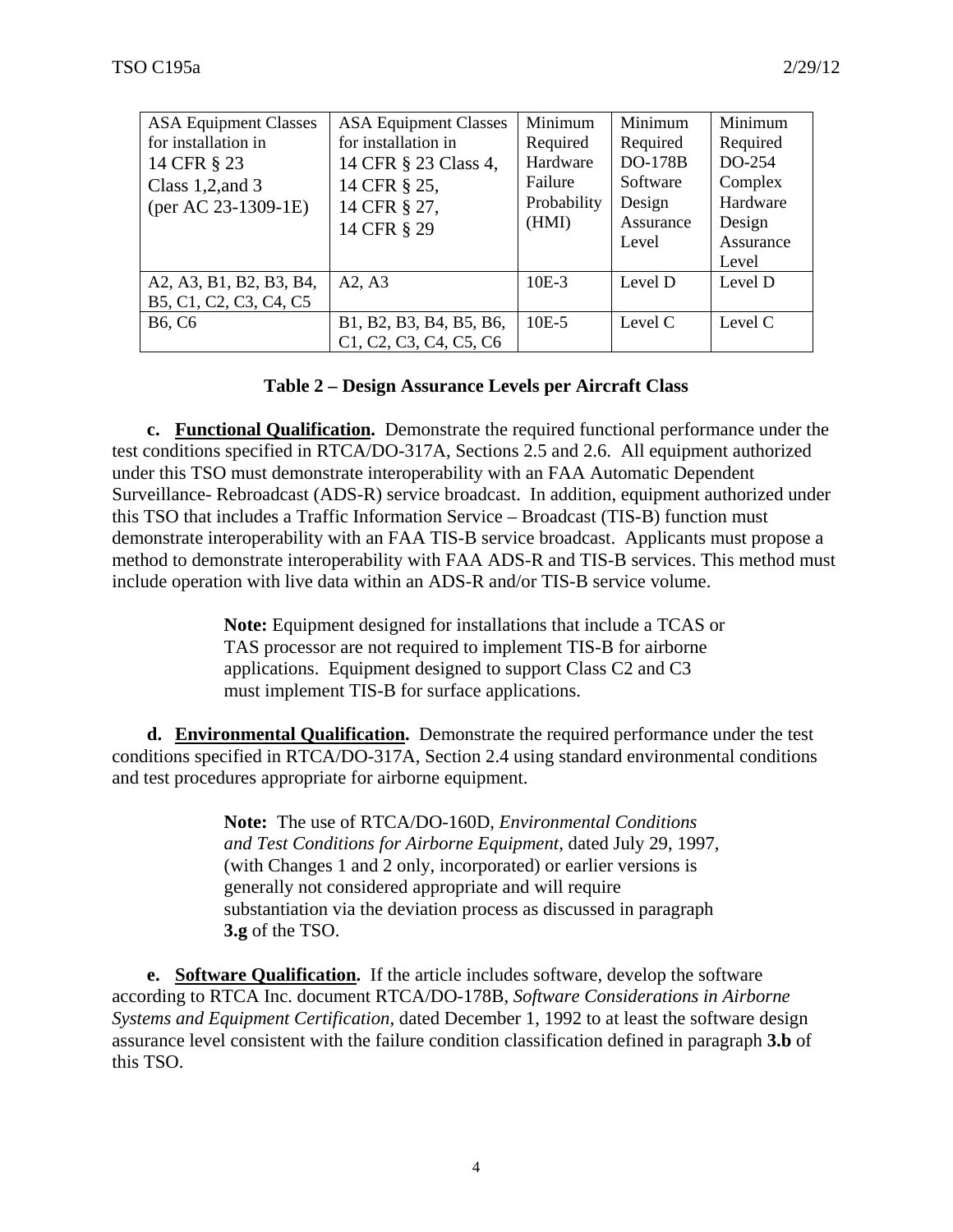**Note:** The certification liaison process objectives will be considered satisfied after FAA review of the applicable life cycle data.

 **f. Electronic Hardware Qualification.** If the article includes complex custom airborne electronic hardware, develop the component according to RTCA, Inc. document RTCA/DO-254, *Design Assurance Guidance for Airborne Electronic Hardware*, to at least the design assurance level consistent with the failure condition classification defined in paragraph **3.b** of this TSO.

> **Note:** The certification liaison process objectives will be considered satisfied after FAA review of the applicable life cycle data.

**g. Deviations.** We have provisions for using alternate or equivalent means of compliance to the criteria in the MPS of this TSO. If you invoke these provisions, you must show that your equipment maintains an equivalent level of safety. Apply for a deviation under the provision of 14 CFR § 21.618.

## **4. MARKING.**

**a.** Mark at least one major component permanently and legibly with all the information in 14 CFR § 45.15(b). The marking must include the serial number. The markings may include functional equipment class(es) in accordance with Table **1** of Section **3**, or they may be included in the manual referenced in Section **5.a**. An acceptable way to mark the supported equipment class is as follows: TSO-C195a Class C3, C4, C5.

**b.** Also, mark the following permanently and legibly, with at least the manufacturer's name, subassembly part number, and the TSO number:

**(1)** Each component that is easily removable (without hand tools), and

**(2)** Each subassembly of the article that you determined may be interchangeable.

 **c.** If the article includes software and/or airborne electronic hardware, then the article part numbering scheme must identify the software and airborne electronic hardware configuration. The part numbering scheme can use separate, unique part numbers for software, hardware, and airborne electronic hardware.

**d.** You may use electronic part marking to identify software or airborne electronic hardware components by embedding the identification within the hardware component itself (using software) rather than marking it on the equipment nameplate. If electronic marking is used, it must be readily accessible without the use of special tools or equipment.

> **Note:** Similar software versions, developed and tested to different software levels, must be differentiated by part number.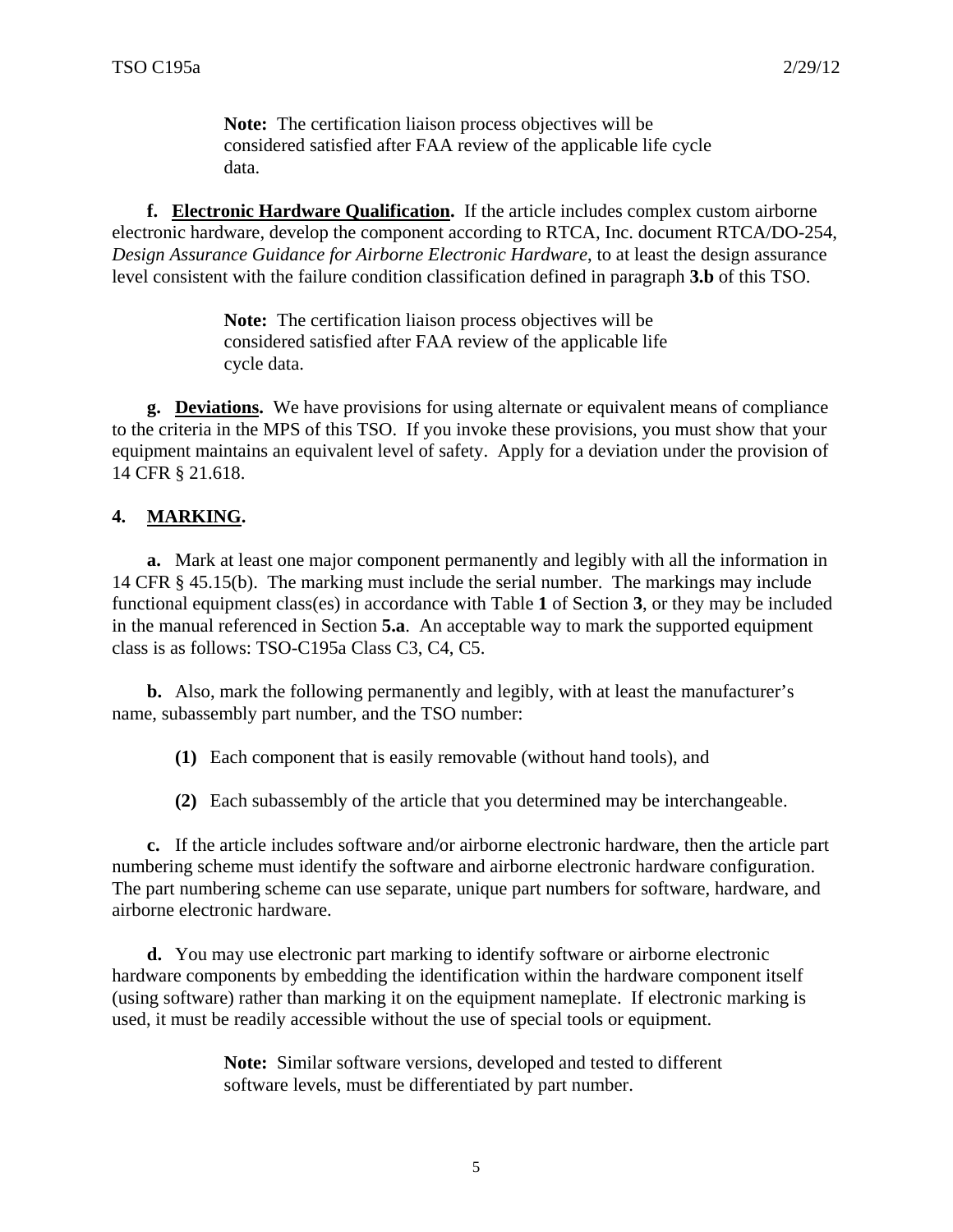**5. APPLICATION DATA REQUIREMENTS.** You must give the FAA aircraft certification office (ACO) manager responsible for your facility a statement of conformance, as specified in 14 CFR § 21.603(a)(1) and one copy each of the following technical data to support your design and production approval. LODA applicants must submit the same data (excluding paragraph **5.g**) through their civil aviation authority.

**a.** A manual(s) containing the following:

**(1)** Operating instructions and equipment limitations sufficient to describe the equipment's operational capability.

**(2)** Describe in detail any deviations.

**(3)** Installation procedures and limitations sufficient to ensure that the ADS-B ASA equipment, when installed according to the installation or operational procedures, still meets this TSO's requirements. Limitations must identify any unique aspects of the installation. The limitations must include a note with the following statement:

> **"**This article meets the minimum performance and quality control standards required by a technical standard order (TSO). Installation of this article requires separate approval"

**(4)** For each unique configuration of software and airborne electronic hardware, reference the following:

**(a)** Software part number including revision and design assurance level;

**(b)** Airborne electronic hardware part number including revision and design assurance level; and,

**(c)** Functional description.

**(5)** A summary of the test conditions used for environmental qualifications for each component of the article. For example, a form as described in RTCA/DO-160G*, Environmental Conditions and Test Procedures for Airborne Equipment,* Appendix A.

**(6)** Schematic drawings, wiring diagrams, and any other documentation necessary for installation of the ADS-B ASA equipment**.** 

**(7)** List of replaceable components, by part number, that makes up the ADS-B ASA equipment article**.** Include vendor part number cross-references, when applicable.

**b.** Instructions covering periodic maintenance, calibration, and repair, for the continued airworthiness of ADS-B ASA equipment*.* Include recommended inspection intervals and service life, as appropriate.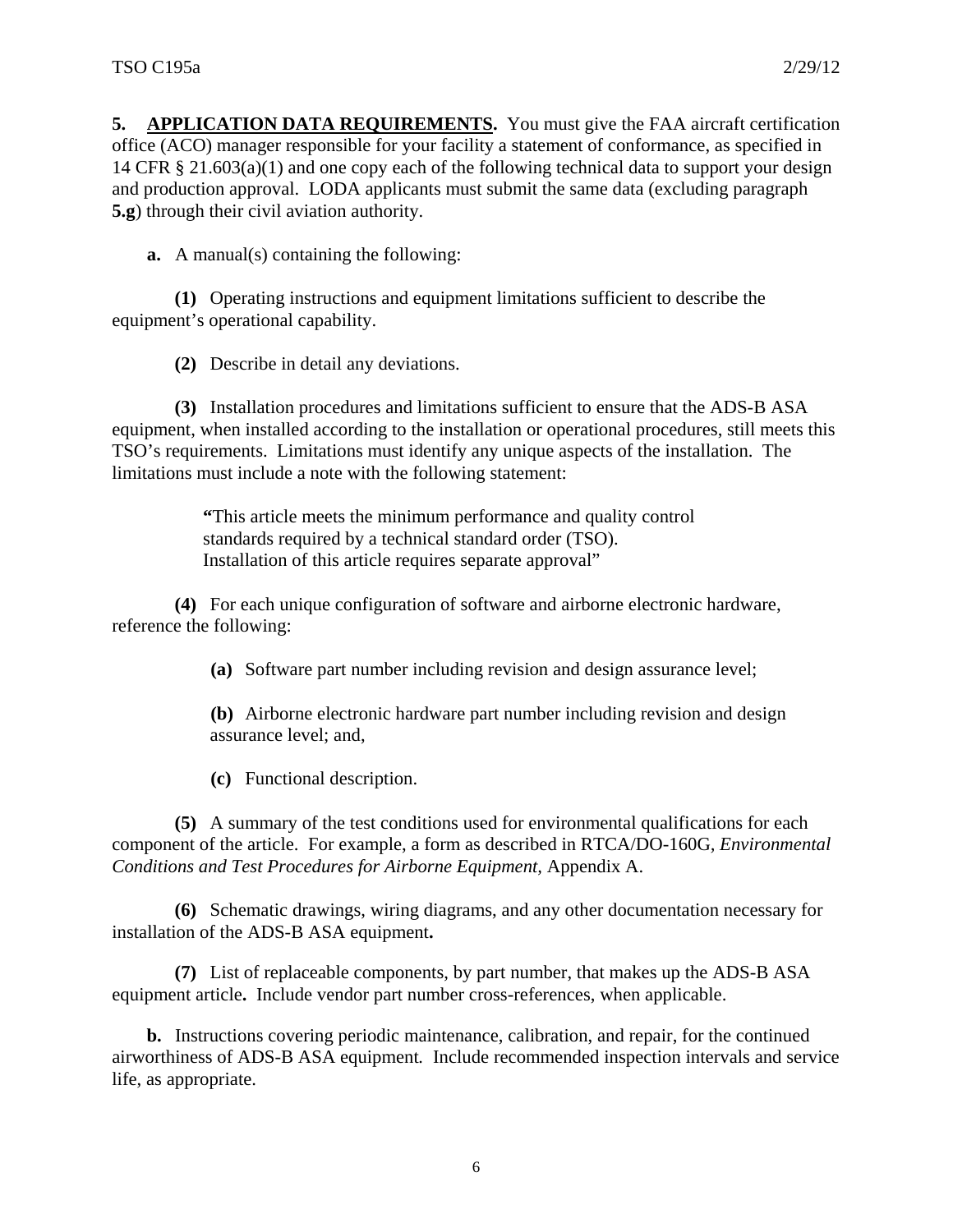**c.** If the article includes software: a plan for software aspects of certification (PSAC), software configuration index, and software accomplishment summary (SAS).

**d.** If the article includes simple or complex custom airborne electronic hardware, a plan for hardware aspects of certification (PHAC), hardware verification plan, top-level drawing, and hardware accomplishment summary (or similar document, as applicable).

**e.** Nameplate drawing with the information required by paragraph **4** of this TSO.

**f.** Identify functionality or performance contained in the article not evaluated under paragraph **3** of this TSO (that is, non-TSO functions). Non-TSO functions are accepted in parallel with the TSO authorization. For those non-TSO functions to be accepted, you must declare these functions and include the following information with your TSO application:

**(1)** Description of the non-TSO function(s), such as performance specifications, failure condition classifications, software, hardware, and environmental qualification levels. Include a statement confirming that the non-TSO function(s) don't interfere with the article's compliance with the requirements of paragraph **3**.

**(2)** Installation procedures and limitations sufficient to ensure that the non-TSO function(s) meets the declared functions and performance specification(s) described in paragraph **5.f.(1)**.

**(3)** Instructions for continued performance applicable to the non-TSO function(s) described in paragraph **5.f.(1).** 

**(4)** Interface requirements and applicable installation test procedures to ensure compliance with the performance data defined in paragraph **5.f.(1).** 

**(5)** Test plans, analysis and results, as appropriate, to verify that performance of the hosting TSO article is not affected by the non-TSO function(s).

**(6)** Test plans, analysis and results, as appropriate, to verify the function and performance of the non-TSO function(s) as described in paragraph **5.f.(1).** 

**g.** The quality system description required by 14 CFR 21.608, including functional test specifications. The quality system should ensure that you will detect any change to the approved design that could adversely affect compliance with the TSO MPS, and reject the article accordingly. (Not required for LODA applicants.)

**h.** Material and process specifications list.

**i.** List of all drawings and processes (including revision level) that define the article's design.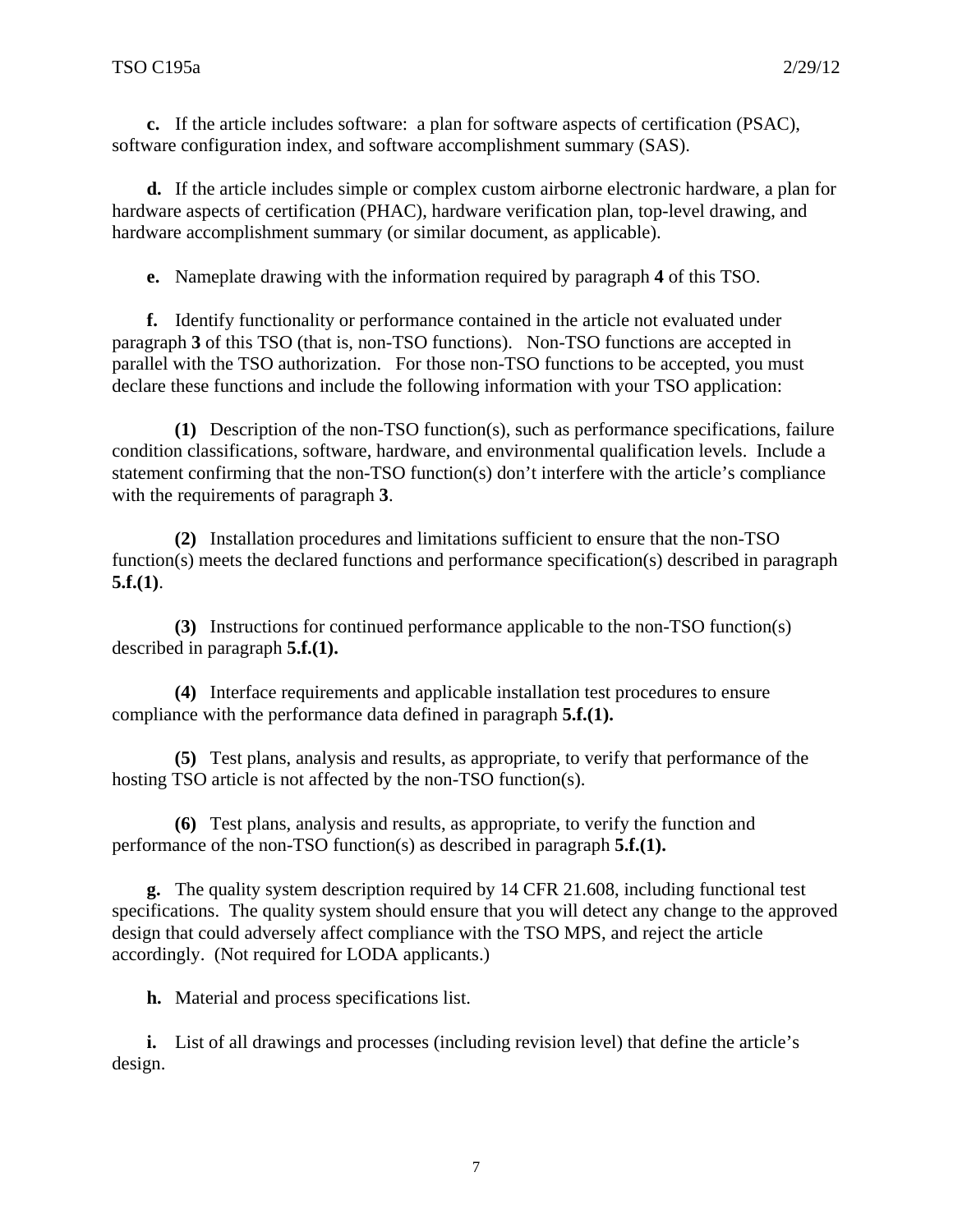**j.** Manufacturer's TSO qualification report showing results of testing accomplished according to paragraph **3.c** of this TSO.

**6. MANUFACTURER DATA REQUIREMENTS.** Besides the data given directly to the responsible ACO, have the following technical data available for review by the responsible ACO:

**a.** Functional qualification specifications for qualifying each production article to ensure compliance with this TSO.

**b.** Article calibration procedures.

**c.** Schematic drawings.

**d.** Wiring diagrams.

**e.** Material and process specifications.

f. The results of the environmental qualification tests conducted according to paragraph **3.d** of this TSO.

**g.** If the article includes software, the appropriate documentation defined in RTCA/DO-178B including all data supporting the applicable objectives in RTCA/DO-178B *Annex A, Process Objectives and Outputs by Software Level*.

**h.** If the article includes complex custom airborne electronic hardware, the appropriate hardware life cycle data in combination with design assurance level, as defined in RTCA/DO-254, Appendix A, Table A-l. For simple custom airborne electronic hardware, the following data: test cases or procedures, test results, test coverage analysis, tool assessment and qualification data, and configuration management records, including problem reports.

**i**. If the article contains non-TSO function(s), you must also make available items **6.a** through **6.h** as they pertain to the non-TSO function(s).

#### **7. FURNISHED DATA REQUIREMENTS.**

**a.** If furnishing one or more articles manufactured under this TSO to one entity (such as an operator or repair station), provide one copy or on-line access to the data in paragraphs **5.a** and **5.b** of this TSO. Add any other data needed for the proper installation, certification, use, or for continued compliance with the TSO, of the ADS-B ASA equipment.

**b.** If the article contains declared non-TSO function(s), include one copy of the data in paragraphs **5.f.(1)** through **5.f.(4).**